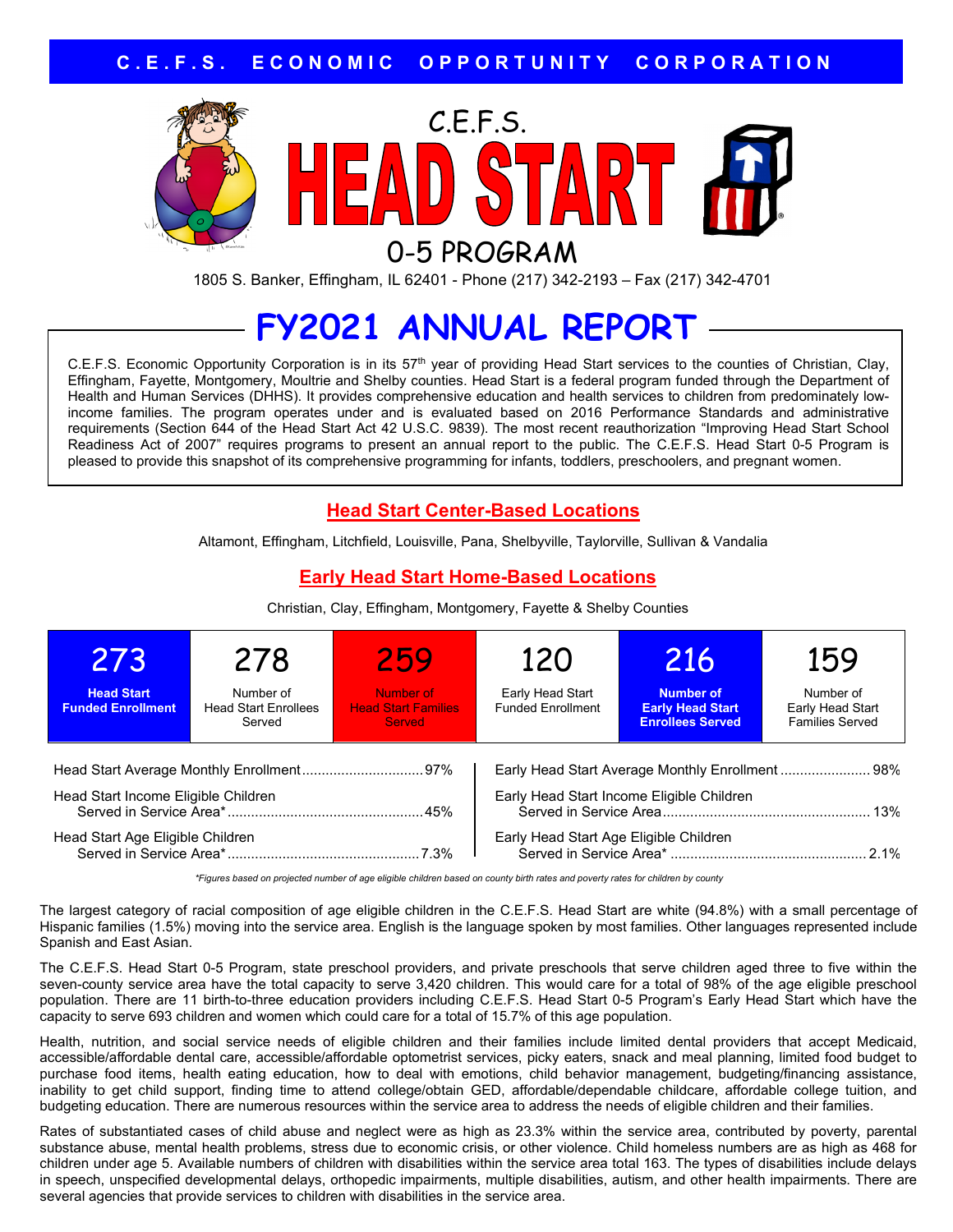### **C.E.F.S. HEAD START 0-5 PROGRAM FUNDING AND BUDGETS**

#### **FY2020 BUDGET (11/1/20-10/31/21)**

| DHHS/ACF Training & Technical Assistance 64,737 |  |
|-------------------------------------------------|--|
|                                                 |  |
|                                                 |  |
|                                                 |  |
|                                                 |  |
|                                                 |  |
|                                                 |  |
|                                                 |  |
|                                                 |  |
|                                                 |  |
|                                                 |  |
|                                                 |  |
|                                                 |  |
|                                                 |  |
|                                                 |  |
|                                                 |  |
|                                                 |  |
|                                                 |  |
|                                                 |  |

# **Child Health Age 3-5**

| Children up-to-date on age-appropriate health care  270 |  |
|---------------------------------------------------------|--|
| Children completing a medical exam 275 (99%)            |  |
|                                                         |  |
| Children needing dental follow-up treatment47 (16.9%)   |  |
| Children completed and/or received dental               |  |

# **Child Health Age 0-3**

| Children up-to-date on age-appropriate health care  130 |  |
|---------------------------------------------------------|--|
|                                                         |  |
| Children completing a dental exam93 (43.1%)             |  |
| Children needing dental follow-up treatment11 (5.1%)    |  |
| Children completed and/or received dental               |  |

#### **FY2020 ACTUAL (11/1/20-10/31/21)**

| $\blacksquare$                                   |  |
|--------------------------------------------------|--|
|                                                  |  |
| DHHS/ACF Training & Technical Assistance  64,737 |  |
|                                                  |  |
|                                                  |  |
|                                                  |  |
|                                                  |  |
|                                                  |  |
|                                                  |  |
|                                                  |  |
|                                                  |  |
|                                                  |  |
|                                                  |  |
|                                                  |  |
|                                                  |  |
|                                                  |  |
|                                                  |  |
|                                                  |  |
|                                                  |  |
|                                                  |  |

# **Parent Involvement**

During the 2020-21 school year, 117 HS/EHS parent meetings/activities were held with a total of 791 parents/ guardians attending. Events were held via family night drive throughs and Zoom meetings. Meeting topics included fire safety, budgeting, literacy, SIDS, water safety, self-regulation, mindfulness, C.E.F.S. Outreach services, car seat safety, financial literacy, child development and temperament, energy assistance, bonding with your child, parenting style, brain connections, parenting – setting limits, power of encouragement, self care.

## **Pre-K Memorandums of Agreement**

C.E.F.S. Head Start has written pre-k memorandums of agreement with the following Pre-Ks in the seven (7) county service area during 2020-2021: Clay City CUSD, Vandalia CUSD, Shelbyville CUSD, Litchfield CUSD, Hillsboro CUSD, Morrisonville CUSD, Pana CUSD, Taylorville CUSD, EIASE, Nokomis CUSD, Panhandle CUSD, and Flora CUSD.

# **AGENCY AUDIT**

Sikich, LLP conducted the annual financial audit for the year ending August 31, 2021. C.E.F.S. Economic Opportunity Corporation is in compliance with the requirements described in the Title 2 U.S. Code of Federal Regulations Part 200, Uniform Administrative Requirements, Cost Principles, and Audit Requirements for Federal Awards (Uniform Guidance).

# **OFFICE OF HEAD START FEDERAL REVIEW**

During the 2019-2020 school year, the Administration for Children and Families conducted a Focus Area One (FA1) monitoring review of the C.E.F.S. Economic Opportunity Corporation's Head Start and Early Start programs which reflected no areas of non-compliance.

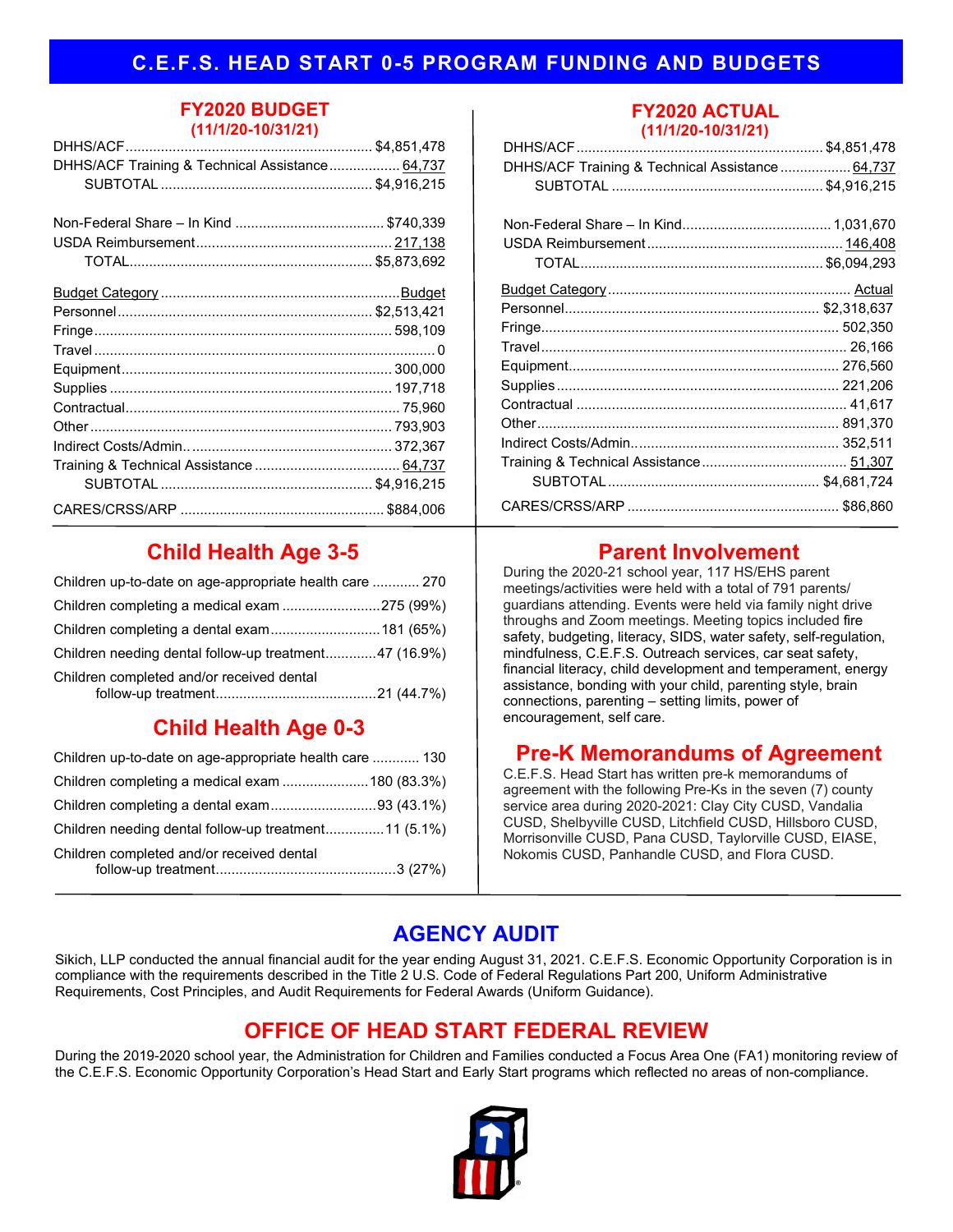### **C.E.F.S. HEAD START 0-5 PROGRAM SCHOOL READINESS OUTCOMES**

The C.E.F.S. Head Start 0-5 Program utilizes the assessment tool *Teaching Strategies GOLD* when assessing children in the Head Start program which is based on 36 age-appropriate learning objectives that reflect what *GOLD* defines as age-appropriate "widely held expectations." Children are assessed on an ongoing basis in three assessment cycles through the school year (beginning, mid and endof-year). Outcome data is aggregated and analyzed at the end of each cycle. The Office of Head Start defines school readiness as children possessing the skills, knowledge, and attitudes necessary for success throughout their academic careers. Promoting school readiness is a primary goal of the C.E.F.S. Head Start 0-5 Program. Children found to be functioning within or above GOLD "widely held expectations" are considered to be meeting program expectations. The graphs below reflect the percentage of children who were performing the developmental skills at or above his/her average age level during the 2020-2021 program year.



#### **3-Year-Old Children (Non-Kindergarten Bound)**



### **4-Year-Old Children (Kindergarten Bound)**